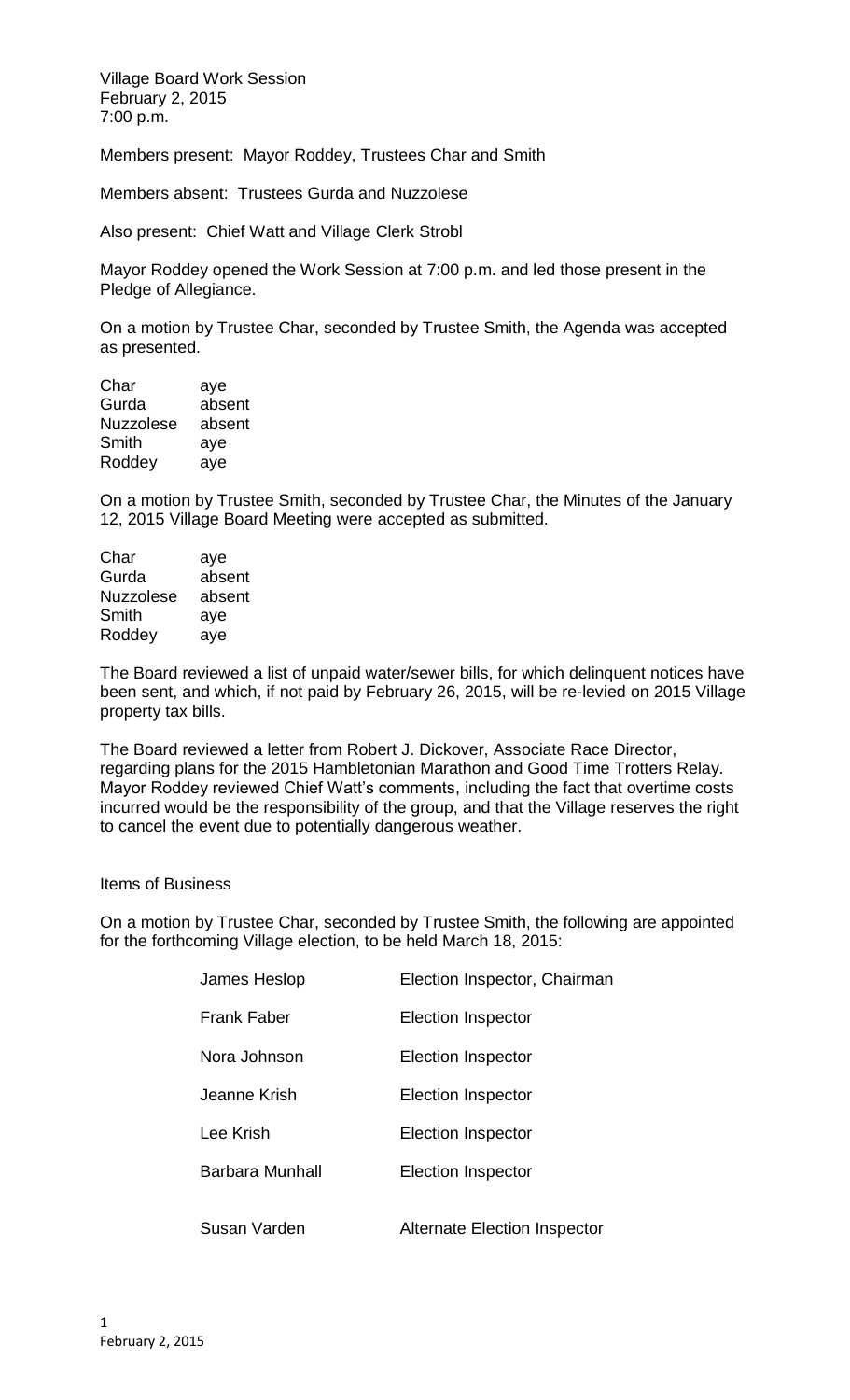The amount of compensation will be Chairman - \$175.00, and Inspectors - \$150.00 per day.

| Char             | aye    |
|------------------|--------|
| Gurda            | absent |
| <b>Nuzzolese</b> | absent |
| Smith            | aye    |
| Roddey           | aye    |

On a motion by Trustee Char, seconded by Trustee Smith, the Village Board of the Village of Goshen, hereby resolves to hold a Public Hearing on February 9, 2015, at 7:00 p.m., or as soon after as may be heard, for the consideration of adoption of: Local Law #1 of 2015: to modify the Village Code of the Village of Goshen by amending Chapter 19: Stormwater Management; by the addition of Article 1: Erosion & Sediment Control.

| Char             | aye    |
|------------------|--------|
| Gurda            | absent |
| <b>Nuzzolese</b> | absent |
| Smith            | aye    |
| Roddey           | aye    |
|                  |        |

Trustee Smith moved the following, which was seconded by Trustee Char:

The Mayor is hereby authorized to execute a Cooperative Agreement by and between the Orange County District Attorney's Office, the Orange County Sheriff's Office, and the Village of Goshen Police Department, to, along with various town and village police departments, cooperate and act collectively as a task force team pursuant to Federal policies and guidelines, referred to as the "Orange County Drug Task Force".

| aye    |
|--------|
| absent |
| absent |
| aye    |
| ave    |
|        |

On a motion by Trustee Smith, seconded by Trustee Char, Tyler M. Shultis is hereby appointed full time Police Officer for the Village of Goshen Police Department at an annual salary of \$56,423.00, pending satisfactory completion of pre-employment paper work, and physical and psychological testing. This appointment includes a maximum probationary period of 6 months.

| Char             | aye    |
|------------------|--------|
| Gurda            | absent |
| <b>Nuzzolese</b> | absent |
| Smith            | aye    |
| Roddey           | ave    |
|                  |        |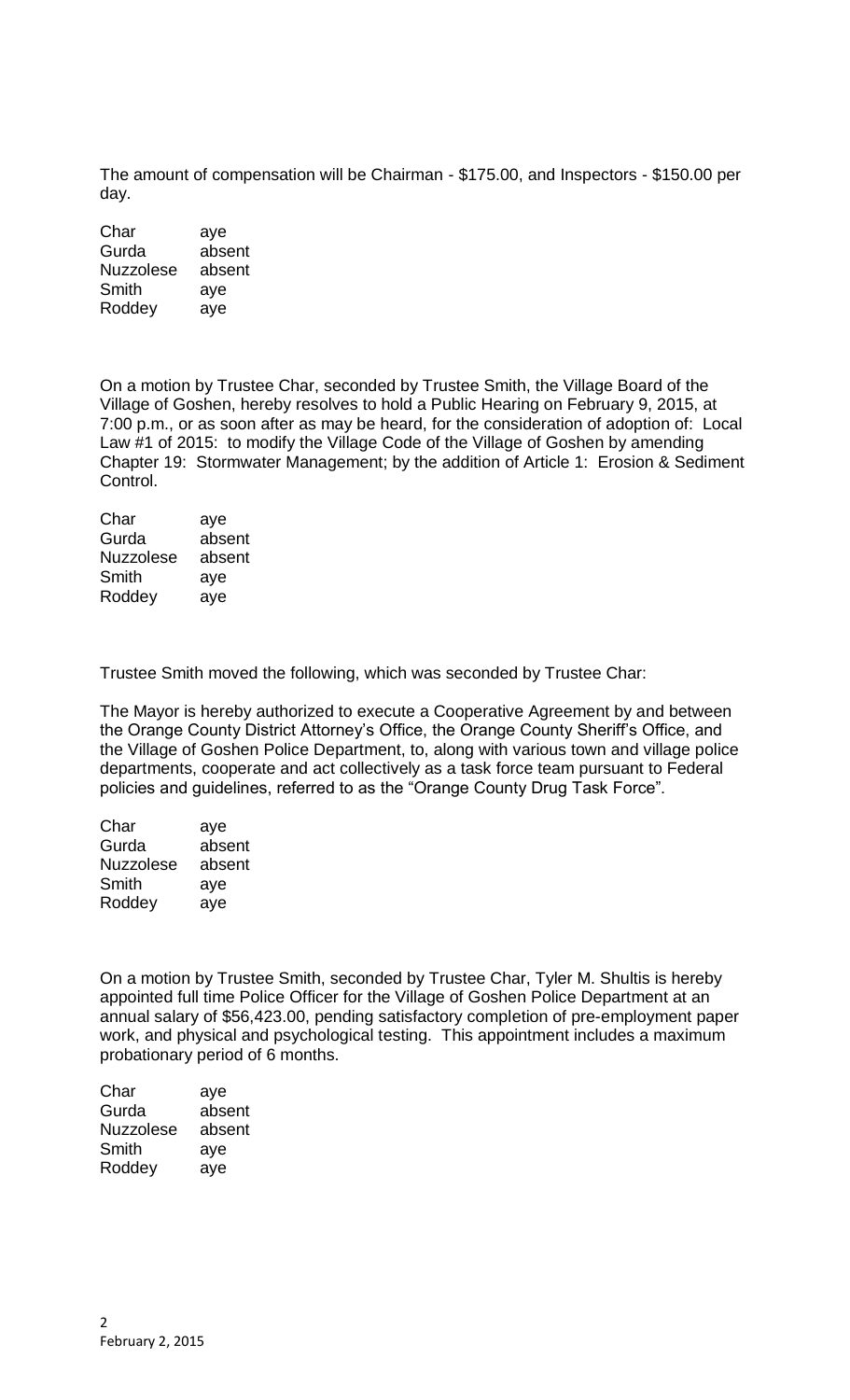On a motion by Trustee Char, seconded by Trustee Smith, the Mayor is hereby authorized to sign a contract between the Village of Goshen Police Department and the Orange County Department of Social Services Investigation Unit, for the assignment of a Police Officer for the period of October 1, 2014 through September 30, 2016.

| Char             | aye    |
|------------------|--------|
| Gurda            | absent |
| <b>Nuzzolese</b> | absent |
| Smith            | aye    |
| Roddey           | aye    |

On a motion by Trustee Smith, seconded by Trustee Char, bills as examined by members of the Board were approved in accordance with Abstract 2014/2015 number 11, check numbers 8210 through 8279, in the amount of \$196,451.79.

| Char             | aye    |
|------------------|--------|
| Gurda            | absent |
| <b>Nuzzolese</b> | absent |
| Smith            | aye    |
| Roddey           | aye    |
|                  |        |

On a motion by Trustee Smith, seconded by Trustee Char the Treasurer is hereby authorized to transfer budget line items as designated in the attached schedule. The purpose of these transfers is to balance certain budget lines.

| Char             | aye    |
|------------------|--------|
| Gurda            | absent |
| <b>Nuzzolese</b> | absent |
| Smith            | aye    |
| Roddey           | aye    |
|                  |        |